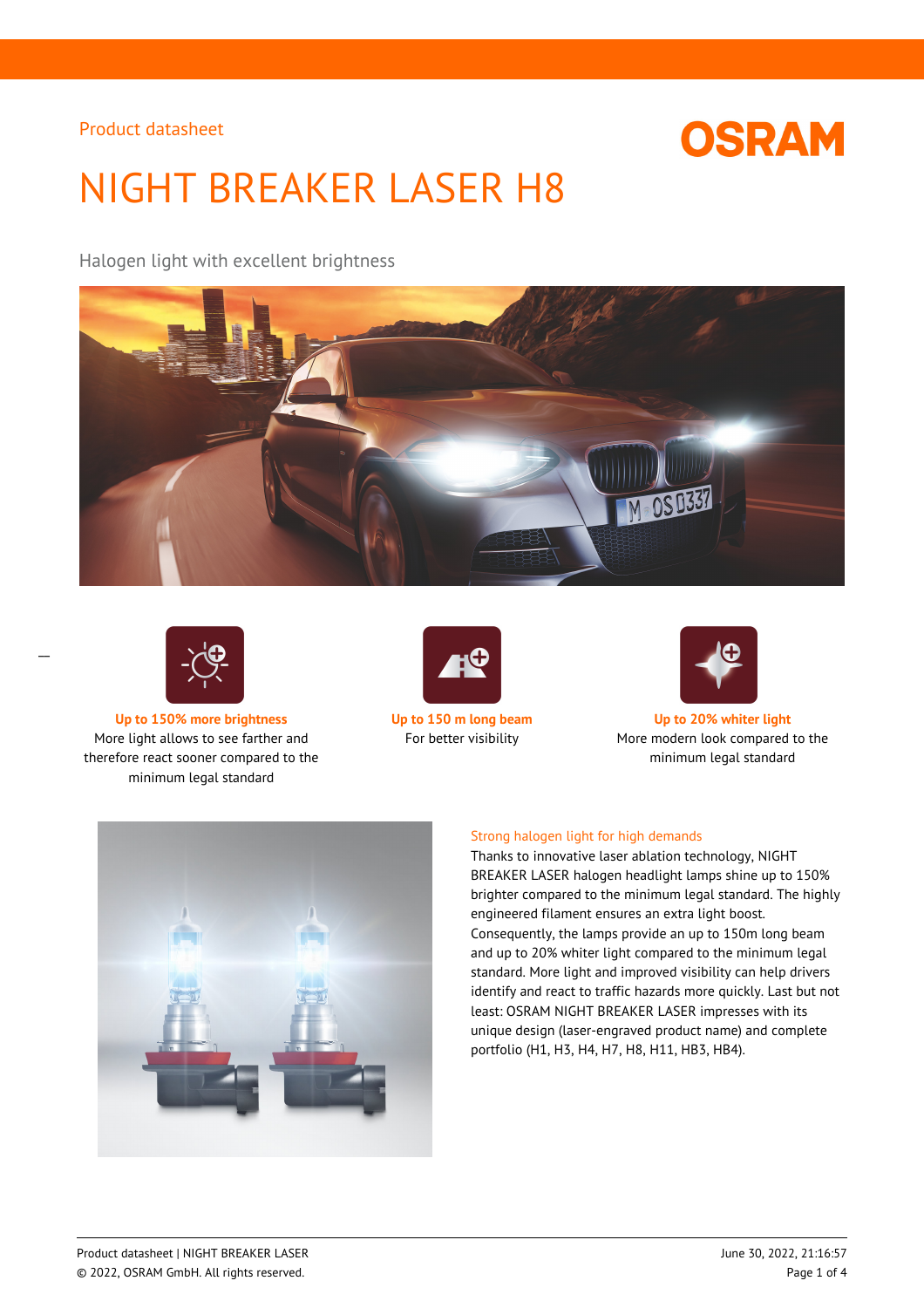## Technical data

## **Product information**

| Order reference                             | 64212NL                |
|---------------------------------------------|------------------------|
| Application (Category and Product specific) | Halogen headlight lamp |

## **Electrical data**

| Power input         | 43 W $^{1}$ |
|---------------------|-------------|
| Nominal voltage     | 12.0 V      |
| Nominal wattage     | 35.00 W     |
| <b>Test voltage</b> | 13.2 V      |

1) Maximum

## **Photometrical data**

| <b>Luminous flux</b>    | 800 lm |
|-------------------------|--------|
| Luminous flux tolerance | ±15%   |

## **Dimensions & weight**



| <b>Diameter</b>       | $12.0$ mm |
|-----------------------|-----------|
| <b>Product weight</b> | 24.00 g   |
| Length                | 67.0 mm   |

## **Lifespan**

| Lifespan B3 | 250h  |
|-------------|-------|
| Lifespan Tc | 400 h |

## **Additional product data**

| Base (standard designation) | <b>PGJ19-1</b> |
|-----------------------------|----------------|
|                             |                |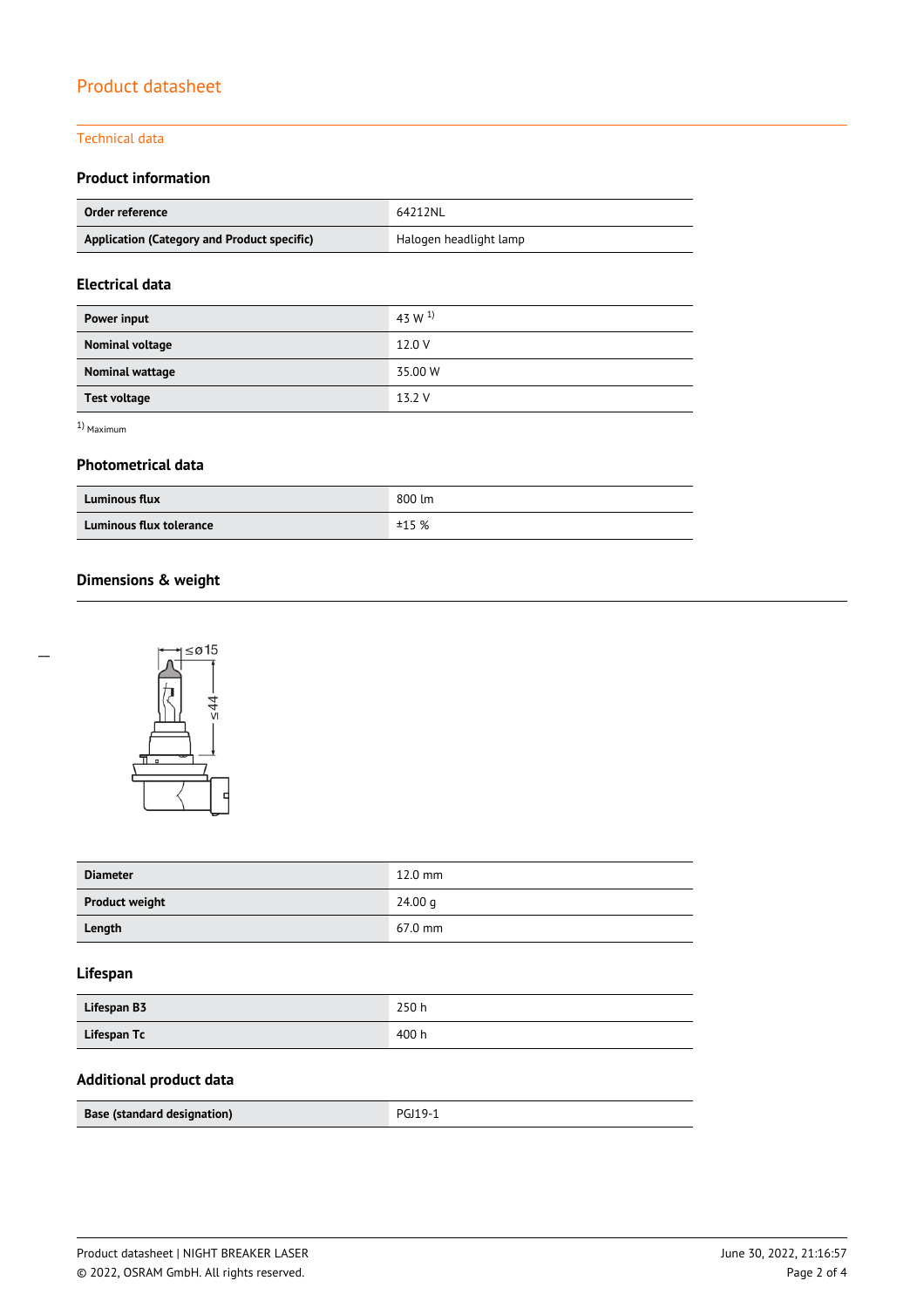## **Capabilities**

| <b>Technology</b>                       | HAL            |
|-----------------------------------------|----------------|
| Certificates & standards                |                |
| <b>ECE category</b>                     | H <sub>8</sub> |
| <b>Country specific categorizations</b> |                |
| Order reference                         | 64212NL        |

## **Environmental information**

## **Information according Art. 33 of EU Regulation (EC) 1907/2006 (REACh)**

| Date of Declaration               | 24-06-2022                                                                                                                          |
|-----------------------------------|-------------------------------------------------------------------------------------------------------------------------------------|
| <b>Primary Article Identifier</b> | 4052899991972   4052899991958   4052899579200<br>  4052899998827   4052899998919  <br>4062172114370   4052899991996   4052899992016 |
| Candidate List Substance 1        | No declarable substances contained                                                                                                  |
| Declaration No. in SCIP database  | In work                                                                                                                             |

#### Logistical Data

 $\overline{a}$ 

| <b>Product code</b> | <b>Product description</b> | Packaging unit<br>(Pieces/Unit) | <b>Dimensions (length</b><br>x width x height)     | <b>Volume</b>        | <b>Gross weight</b> |
|---------------------|----------------------------|---------------------------------|----------------------------------------------------|----------------------|---------------------|
| 4052899998919       | NIGHT BREAKER<br>LASER H8  | Hard Cover Box                  | 114 mm $\times$ 48 mm $\times$<br>$106 \text{ mm}$ | $0.58 \text{ dm}^3$  | 140.00 g            |
| 4062172060424       | NIGHT BREAKER<br>LASER H8  | Shipping carton box<br>10       | 268 mm x 126 mm x<br>$125 \text{ mm}$              | 4.22 dm <sup>3</sup> | 785.00 g            |

The mentioned product code describes the smallest quantity unit which can be ordered. One shipping unit can contain one or more single products. When placing an order, for the quantity please enter single or multiples of a shipping unit.

## Download Data

| <b>File</b>                             |
|-----------------------------------------|
| 360 Degree Image                        |
| NIGHT BREAKER LASER next gen H8 64212NL |

#### **Legal advice**

Light output compared to the minimum ECE R112/R37 requirements

#### H4/H7/H8/H11/HB3/HB4